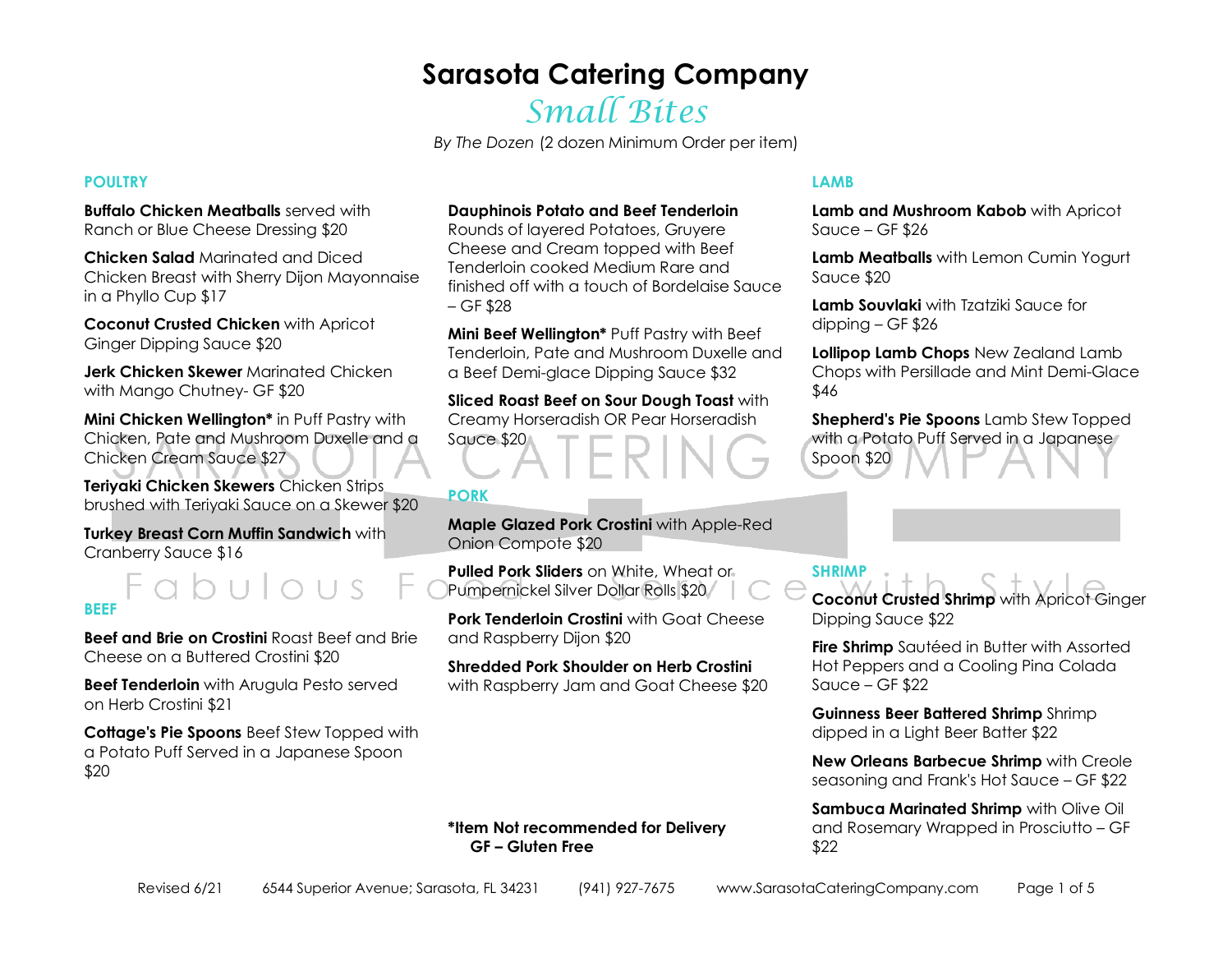## Small Bites

*By The Dozen* (2 dozen Minimum Order per item)

### **SHRIMP (Continued)**

**Shrimp Salad** Shrimp Salad in a Phyllo Cup or a Pastry Puff \$19

**Shrimp Shooters** Jumbo Shrimp Served your choice of: Citrus Salsa, Spicy Tomato Salsa or Traditional Cocktail Sauce with Lemon Wedge in a Shot Glass - GF \$22

### **Drunken Shrimp Shooters** with

 Vodka/Tequila Spicy Blood Mary Mix with Vodka or Tequila Garnished with Shrimp in a Shot Glass - GF \$25

**Shrimp with Red Curry and Pineapple Shrimp** sautéed in Red Curry Coconut Milk Sauce on a Skewer with Pineapple Piece – GF \$22

### **CRAB AND LOBSTER**

**Crab and Mango Stacks** Mango and Crabmeat layered on a Brioche Round with Wasabi Mayonnaise \$27 | U

**Crabby Patties** Our Miniature Crab Cakes served on a bun with Mango Salsa and Creole Remoulade \$27

**Crab Stuffed Mushrooms** Mushrooms stuffed with Crabmeat, Green Onions, Parsley and Horseradish – GF \$28

**Mini Crab Cakes** Served with Creole Remoulade Sauce \$28

**Mini Crab and Shrimp Cakes** served with Creole Remoulade Sauce \$20

**Lobster on a Rice Cracker** with Curried Mango Sauce – GF \$34

**Lobster Salad** On a Pastry Puff or a Phyllo Cup \$34

**Lobster Salad Spoons** Lobster Salad served on a Japanese Spoon – GF \$34

### **SALMON**

**Blinis** with Smoked Salmon Crème Fraiche and Caviar \$28

**Cumin and Coriander Dusted Salmon Bites** on a Bamboo skewer - GF \$21

**Mini Salmon Cakes** with Jalapeno Aioli \$21

**Salmon Pinwheels** with Herbed Cream Cheese – GF \$21

**Salmon Skewer** with Chili Lime Sauce – GF  $$21$ 

**Salmon Tartar** with Lemon Oil and Crème Fraiche Served on Black Bread \$21

**Smoked Salmon Florets** with Dill Sprig and Crème Fraiche on Dark Rye Toast \$21

**Smoked Salmon Mousse** on Pumpernickel Crisps Topped with Red or Black Caviar and Fresh Dill \$21

### **\*Item Not recommended for Delivery GF – Gluten Free**

**Smoked Salmon** with Capers and Red Onions served on Dark Bread Crostini with Herb Cream Cheese Florets \$21

**Smoked Salmon on Potato Latkes** with Sour Cream and Lemon Zest – GF \$21

### **OTHER SEAFOOD**

**Bay Scallop Shooter** in a Citrus Salsa – GF \$18

**Grilled Sea Scallop** with Coconut Curry Sauce in an Asian Spoon – GF \$26 **Grouper Bites** with Creole Remoulade \$22

**Scallops Wrapped in Bacon** with Teriyaki Glaze \$38

 **Snapper Ceviche** in a Citrus Salsa – GF \$18

### **SUSHI AND SASHIMI**

**California Roll** Sushi Rice with Avocado, Cucumber and Crab – GF \$26

**Tuna or Salmon Sushi** Pieces of Tuna or Salmon on Sushi Rice – GF \$26

**Salmon or Tuna Sushi Rolls** with Cream Cheese and Avocado – GF \$26

**Spicy Tuna** Tuna in a Cucumber Cup with Chili Mayonnaise – GF \$26

**Sushi Rolls** Tuna and Cucumber with Sushi Rice in a Seaweed Wrapper – GF \$26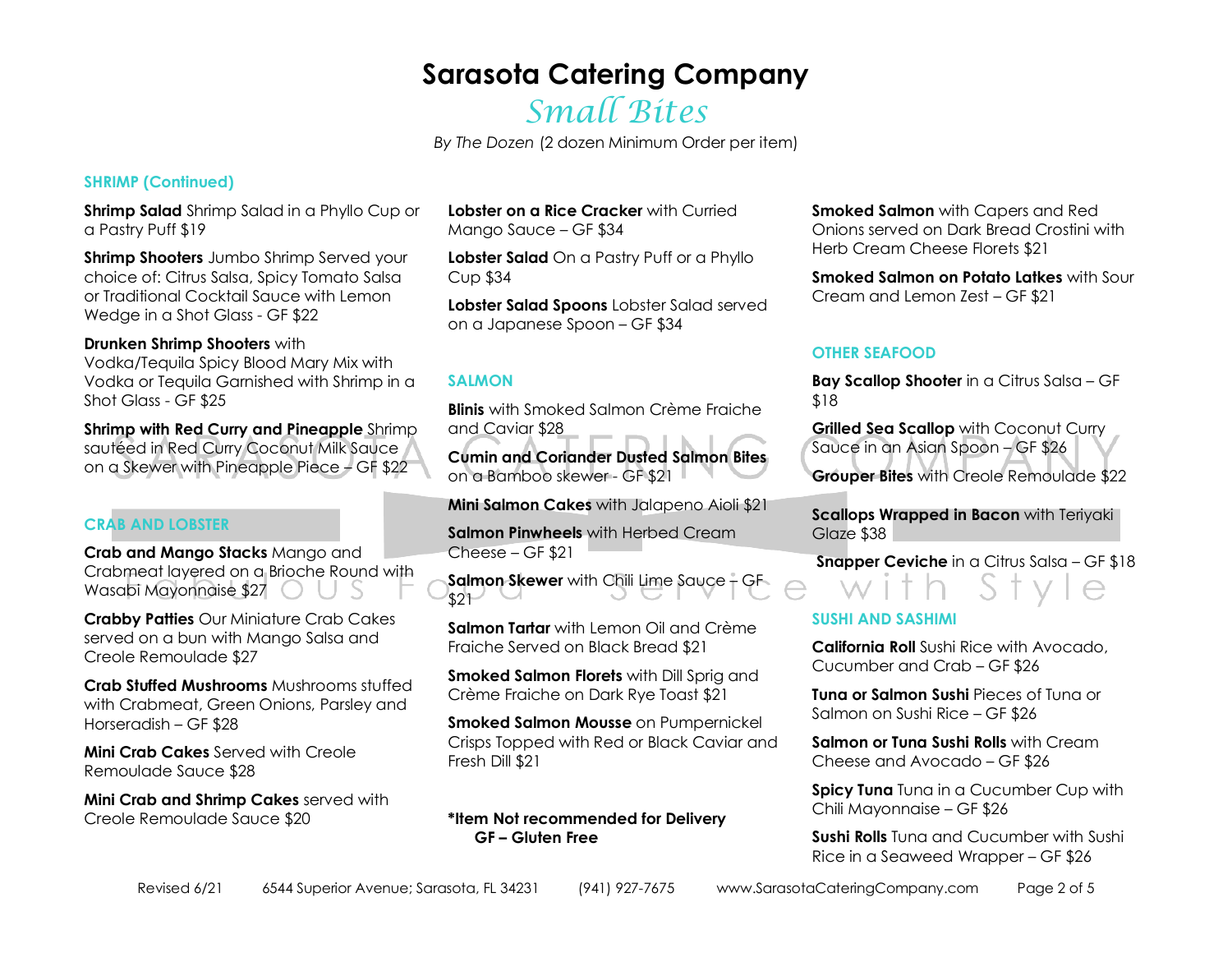# Small Bites

*By The Dozen* (2 dozen Minimum Order per item)

**Tuna Sashimi** with Sesame Seeds, Wasabi and Ginger – GF \$26

**Tuna Skewers** with a Soy Dipping Sauce – GF \$26

**Tuna Tartar** Tuna with Soy, Lime, Coconut and Ginger on a Rice Cracker – GF \$25

### **VEGETATARIAN**

**Bibb Lettuce Salad** with Green Onion Julienned Carrots, Red Cabbage and Snow Peas with Bean Sprouts and Marinated in a Ginger Dressing – GF \$18

**Cucumber Cup** with choice of Hummus or White Bean Spread – GF \$16

**Fruit Sushi** Seasonal Fruit Pieces served over Coconut Rice – GF \$16

**Hummus on Pita Bread** Original Hummus on a Pita Wedge with Sliced Cucumber \$15

**Red Pepper Hummus on Cucumber Chips** garnished with Red Pepper on a Cucumber Chip – GF \$15

**Petite Caesar Salad Cups Romaine Lettuce,** Parmesan Cheese and Caesar Dressing served with Cheese Crisp in a cup with a Garlic Crouton \$18

**Petite Strawberry Salad Cups** Mixed Greens with Toasted Pecans, Red Onion and our Creamy Raspberry Vinaigrette served in a cup - GF\$17

**Vegetable Shooters** Fresh Julienned Vegetables Served with Ranch Dressing, Hummus or Spinach Artichoke Dip in a Cup  $-$  GF \$17

**Watermelon, Mint and Feta** on a Skewer (Seasonal) – GF \$17

### **LATIN FLAVORS**

**Adobo Chicken Skewers** Adobo Sauce brushed Chicken Strips on a Skewer – GF \$20

**Carnitas on Tortilla Round** Seasoned Shredded Pork on Corn and Flour Tortilla topped with Guacamole and Sour Cream \$20

**Marinated Skirt Steak Skewers** with Ancho Chili or Chimichurri Sauce \$20

**Mini Chicken Quesadillas\*** Chicken and Queso Blanco in a Tortilla Wedge with Cilantro Salsa Sour Cream Sauce \$20

**Mini Empanadas** with Cilantro Salsa Sour Cream Sauce Choose Beef, Chicken or Vegetable \$20 Lamb \$25

**Mini Open-Faced Cubans** Ham, Mojo Pork, Swiss Cheese, Mustard and a Pickle on Toasted Bread \$20

#### **\*Item Not recommended for Delivery GF - Gluten Free**

#### **ITEMS WITH CHEESE**

**Brie with Pear Honey and Almonds** in a Phyllo Cup Homemade Pear Honey with Almond Slivers over a Ball of Brie \$19

**Brie with Raspberry and Almonds** in a Phyllo Cup Raspberry Puree with Almond Slivers over a Ball of Brie \$19

**Caramelized Onion, Figs and Blue Cheese** Caramelized Onion, Figs, Fig Jam and Blue Cheese in Phyllo Cup \$20

**Cheese Crisps-Assorted** Parmesan and Asiago Cheeses Toasted and Flavored with Paprika and Black Pepper or Chili Pepper – GF \$13

**Cream Cheese and Herbs in a Pea Pod** Snow Peapods Stuffed with Herbed Cream Cheese – GF \$12

**Cream Cheese with Red Pepper Jelly** in a Phyllo Cup with Confetti Garnish \$14

**Endive with Goat Cheese, Fig and Honey-Glazed Pecans** with a Raspberry drizzle - GF \$20

**Figs Stuffed with Boursin Cheese and Pecans**Herbed Cheese with Toasted Pecans – GF \$17

**Medjool Dates** Stuffed with Goat Cheese and Wrapped with Bacon – GF \$17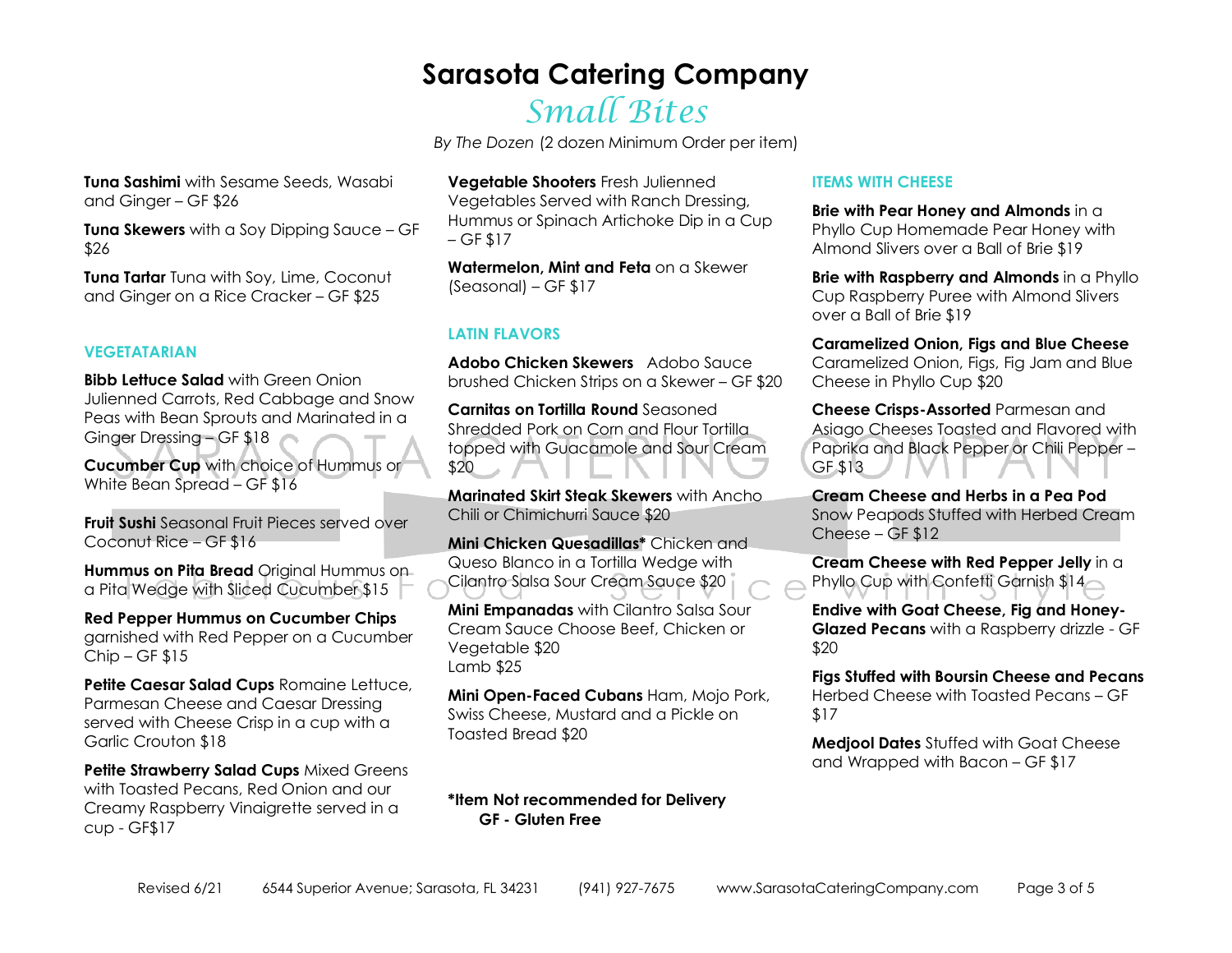# Small Bites

*By The Dozen* (2 dozen Minimum Order per item)

### **COMFORT FOOD**

**Chicken Fingers** with Honey Mustard and BBQ Sauce \$20

**Chicken and Waffles** Chicken Nugget served on a Waffle with your choice of Maple Syrup or Chicken Gravy \$20

**Gourmet Mac and Cheese\*** served in a Footed Cup with Sun-dried Tomato \$14

**Hamburger Sliders** Seasoned Burger with tray of Lettuce, Tomato, Mustard, Ketchup and Mayo on the side \$21

**Meatballs** Choice of Sauce Marinara, Bordelaise, Sour Cream or Sweet and Sour  $$20$ 

**Meatloaf and Mashed Potato Bites** with Ketchup or Gravy on a Crostini \$17

**Mini Candied BLT** Candied Applewood Smoked Bacon with Romaine Lettuce, Roma Tomato on Toasted Bread \$19

**Mini Cheese Pizza\*** with Fresh Tomato Sauce and Mozzarella Cheese \$21

**Mini French Dip** Shaved Beef and Au Jus \$20

**Mini Grilled Cheese Fingers** Traditional Grilled Cheese Sandwich with American Cheese and a Classic Tomato Soup Dipping Sauce \$18

**Mini Hot Dogs in Puff Pastry** Served with Ketchup and Mustard \$14

**Mini Philly Cheese Steak** with Shaved Beef, Sautéed Onion and Peppers with a Cheddar Cheese Sauce \$25

**Mini Reuben Sandwiche**s Corned Beef, Swiss Cheese, Sauerkraut, Thousand Island Dressing on Miniature Rye Bread \$25

**Mini Sausage Pizza\*** Individual Pizza with Fresh Tomato Sauce and Pork Sausage \$24

**Pigs in a Blanket** Smoked Sausage Wrapped in Puff Pastry with Dijon Mustard \$21

**Potato Croquettes** with Bacon and Sour Cream for Dipping \$17

**\*Item Not recommended for Delivery GF – Gluten Free** 

**Pear, Blue Cheese and Sage Crostini** with Pear Honey and Fresh Sage on a Buttered Crostini \$20

**Potato Latkes with Sour Cream and Chives**Tender Potato Pancakes with a Dollop of Sour Cream – GF \$17

**Spanakopita** Blend of Spinach and Feta Cheese in Phyllo \$20

**Stuffed Mushrooms** with Cheddar Cheese with Bacon and Green Onion – GF \$20

**Stuffed Mushrooms** with Gruyere Cheese, Wild Mushrooms and Herb Salad – GF \$20

**Stuffed Red Potatoes** Bacon, Cheddar Cheese and Green Onion with Sour Cream for Dipping – GF \$20

**Tomato and Basil Boursin Cheese** Served on Mini Garlic Toast Rounds \$17

**Tomato, Basil and Onion Tartlet** with Emmenthaler Cheese \$17

**Wild Mushroom Gruyere Cheese Tart** with Herb Salad On Puff Pastry with Ricotta Cheese \$17